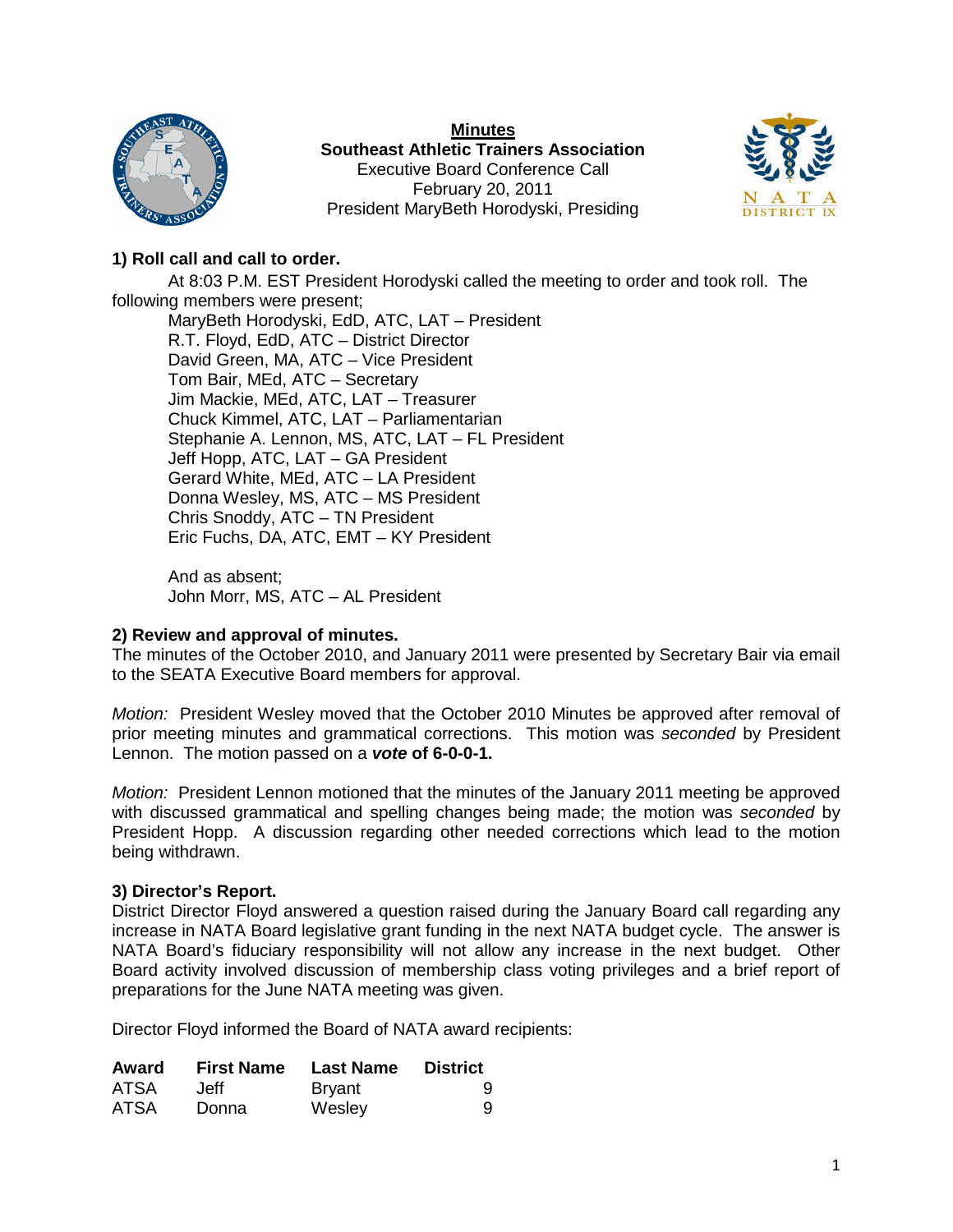| <b>HOF</b>  | Chuck          | Kimmel         | 9 |
|-------------|----------------|----------------|---|
| <b>HOF</b>  | Jerry          | Robertson      | 9 |
| <b>HOF</b>  | Larry          | <b>Starr</b>   | 9 |
| <b>MDAT</b> | Marisa         | <b>Brunett</b> | 9 |
| <b>MDAT</b> | Wayne          | Kendrick       | 9 |
| <b>MDAT</b> | Doug           | Kleiner        | 9 |
| <b>MDAT</b> | Jeff           | Konin          | 9 |
| Fellows     | <b>Bryan</b>   | Riemann        | 9 |
| <b>HM</b>   | <b>Skeeter</b> | Schuessler     | 9 |
| <b>HM</b>   | Robert         | Cade           | 9 |

## **4) President's Report**

President Horodyski indicated that the following items will be discussed at the March meeting and asked all Executive Board members to familiarize themselves on the topics in order to provide for an efficient meeting. SEATA Corporate Partner Plan, NATA Hall of Fame Ring Policy, Travel/Reimbursement Plan for SEATA Executive Board and Committee Chairs, StarTRACK Policy, review of Parliamentarian position, officers attending another district meeting, length of service on SEATA Finance Committee, SEATA Communications Committee, SEATA organizational structure and committee appointment approval.

Additionally, President Horodyski stressed the need for Executive Board members to encourage their membership to attend the March meeting.

## **5) Vice-President Report**

Vice President Green reported on several matters to be finalized prior to the March meeting; including placement of vendors, meeting room specifics, meal pricing, and GAC fundraiser. It was also reported that as of 2/15/2011 165 rooms were booked of our contracted 250. The deadline was extended until 2/28/2011.

## **6) Treasurer Report.**

Reported by Treasurer Mackie as below.

- A free Booth is available for SEATA at the NATA Exhibit Hall. We will need someone to be responsible to set up and take down the SEATA Booth. Is there a need to staff this booth during any time periods?
- Executive Board Meeting at NATA. We will meet Monday from 11:30 -1:30 pm at a location still to be determined.
- District 9 Meeting is Monday at 6:15 7:15 pm.
- The state dues allocations for November and December have been sent out in January & February. Please have your treasurer promptly deposit your checks. As of today the following have not been deposited.
	- o MS \$756.00 Nov 2010
	- o All states except AL for checks sent 2-17-2011
- Dr. Robert Cade will receive Honorary Membership at the NATA Meeting Tuesday, June 21 at 3:00pm in Hall C of the New Orleans Ernest N. Morial Convention Center.
- StarTRACK contracts have been sent to Stephanie Wise and Cheryl Cundy.
- A full financial report will be presented at our March Meeting.
- The Finance Committee will meet Thursday Morning March  $10<sup>th</sup>$  at 8:30am at the Grand Hyatt Buckhead with the specific location to be determined.

## **6) Secretary's Report.**